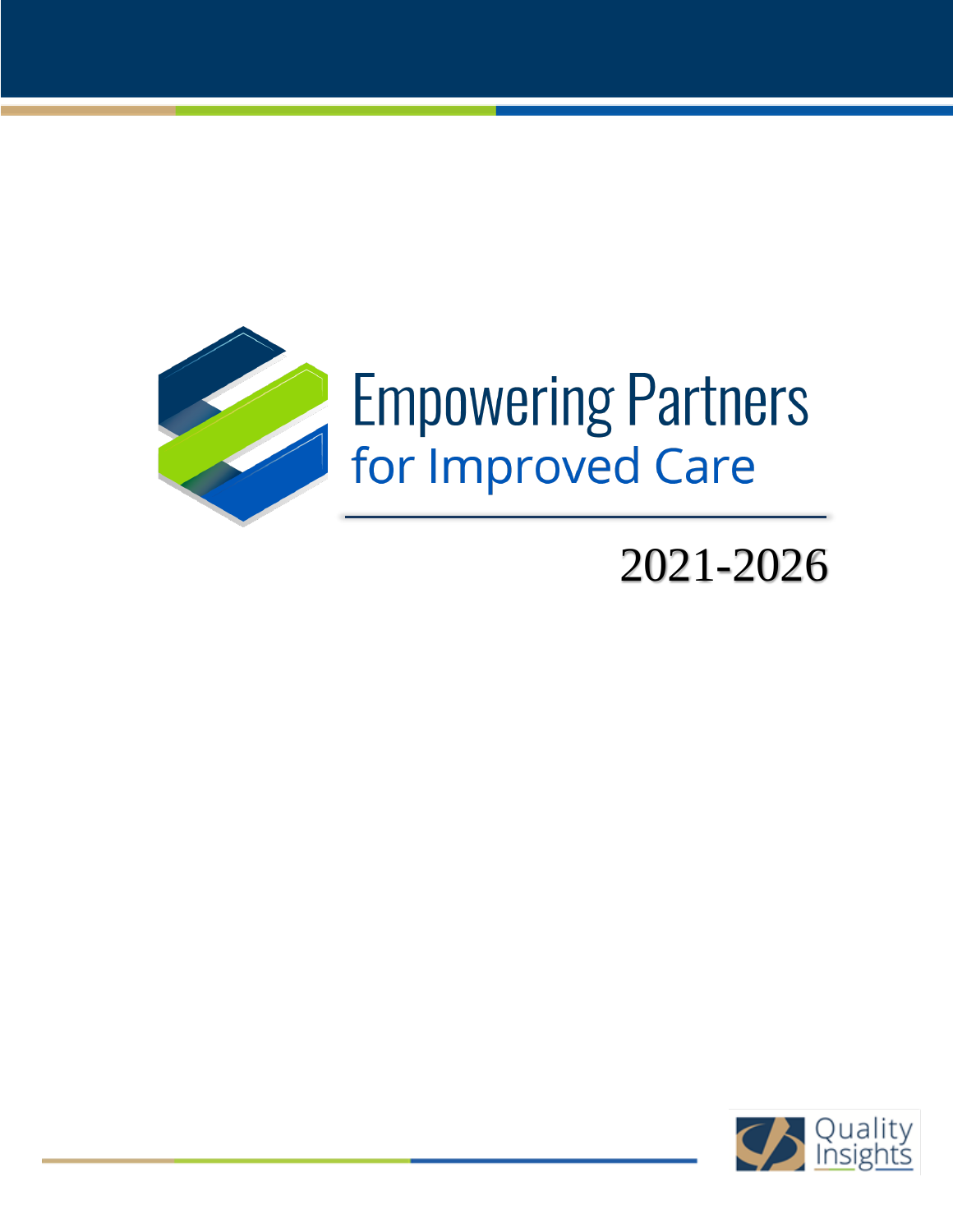The dialysis facility will establish a process to sustain year-round engagement of at least two (2) patients, family members and/or caregivers in the facility's Quality Assurance and Performance Improvement (QAPI) meetings as the role of Patient/Family Facility Representative. The interdisciplinary team will brainstorm with its selected Patient/Family Facility Representative(s) and strategize initiatives to impact:

- I. Plan of Care
- II. Peer Mentoring
- III. Patient Depression Screening and Referral
- IV. Infection Rates in Skilled Nursing Facilities Dialyzing Patients (BSI NH)
- V. Home Dialysis & Telemedicine
- VI. Transplant
- VII. Immunization (COVID-19, Influenza, Pneumococcal, etc.)
- VIII. Hospital Admissions, Readmissions, and Emergency Visits
	- IX. Nursing Home Dialysis Blood Transfusions
		- X. Other facility relevant topics.

The facility must demonstrate having effectively established an ongoing practice of integrating patient, family or caregivers by informing the Network of participation in at least three (3) QAPI meetings each year within 2021 - 2026. Patient/Family Facility Representative recruitment should be ongoing and participation must be sustained thereafter.

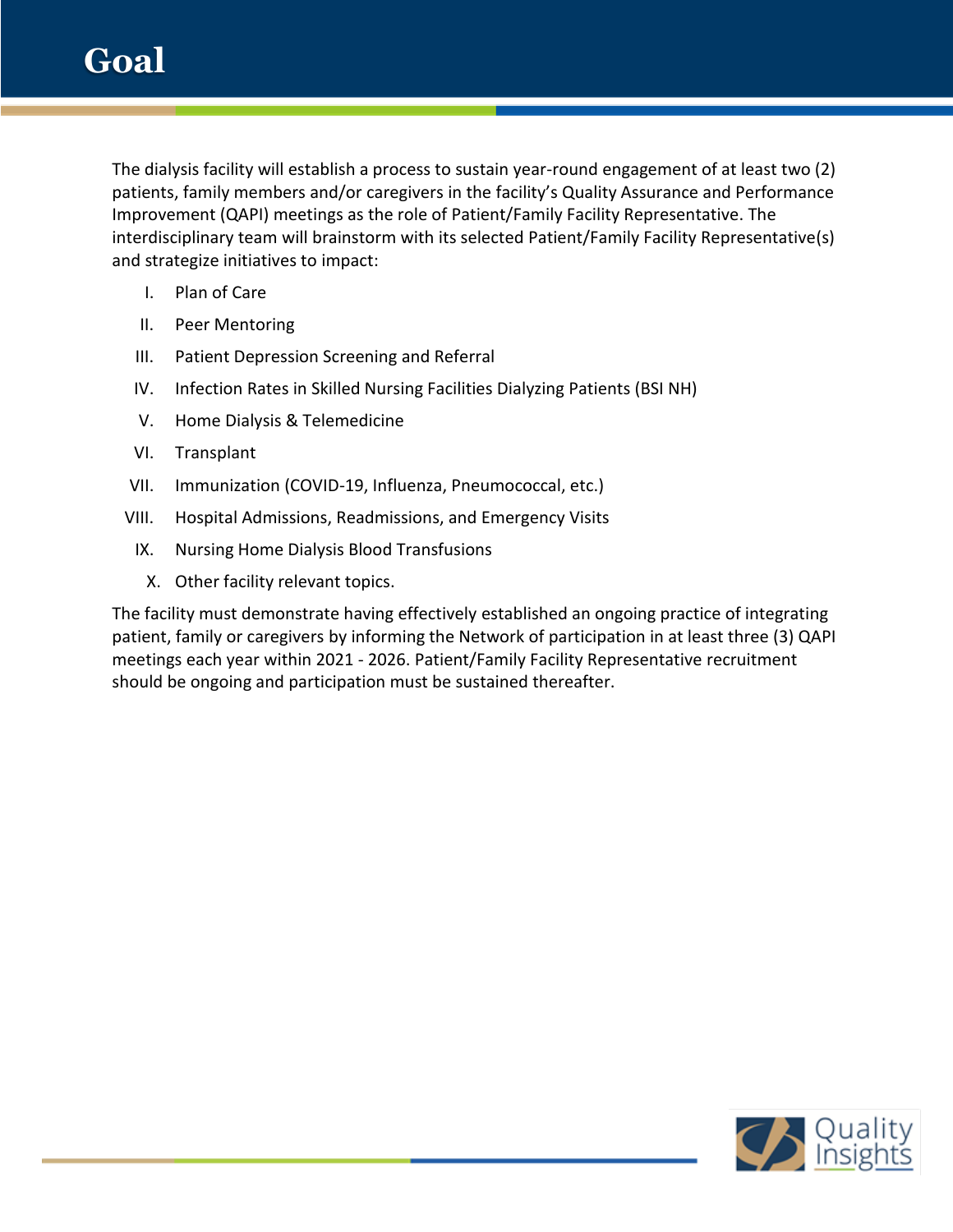# **This task must be completed monthly whether your facility has had a Patient/Family Facility Representative (Subject Matter Expert – SME) participate in the facility's QAPI meeting or not.**

#### Instructions for Completing this Report

- *Step 1.* Use this form to help your team manually capture action items/outcomes from Patient/Family Facility Representative participation in your facility's QAPI meetings. Using this form is optional. If completing this form, please do not fax to the Network, see step 2.
- *Step 2.* Document Patient/Family Facility Representative participation in QAPI meetings utilizing the Network's Online Report. (Required Monthly whether your facility had a patient and/or family member participate in the facility's QAPI meeting or not) *<https://esrdqiaforms.qualityinsights.org/nw3/epic2021/create>*
- Step 3. Print the online report before clicking submit to include a legible copy in your monthly QAPI meeting minutes. This may be used as proof of patient and family engagement to surveying agency, Network and others.

QAPI Meeting Date: \_\_\_\_\_\_

### **Plan of Care**

- $\Box$  SMEs helped identify barriers to patients and/or family members' development of plan of care and participation in POC meetings.
- $\Box$  SME provided ideas on how to improve patient and family members' participation in the development of Plan of Care.
- $\Box$  SME's feedback improved the way staff approached the Plan of Care process/meetings.
- $\Box$  SME worked with staff to address patient education about the importance of the plan of care and the meetings.
- □ Other:

#### **Peer Mentoring**

- $\Box$  SME identified barriers to establishing/continuing the peer mentors program at the facility.
- $\Box$  SME provided ideas on how to improve patients' engagement of peer mentors and peer mentees.
- $\Box$  SME is partnering with the staff to recruit patient mentor(s) at the facility.
- $\Box$  SME is working with staff to promote the patient support to mentees at the facility.

□ Other: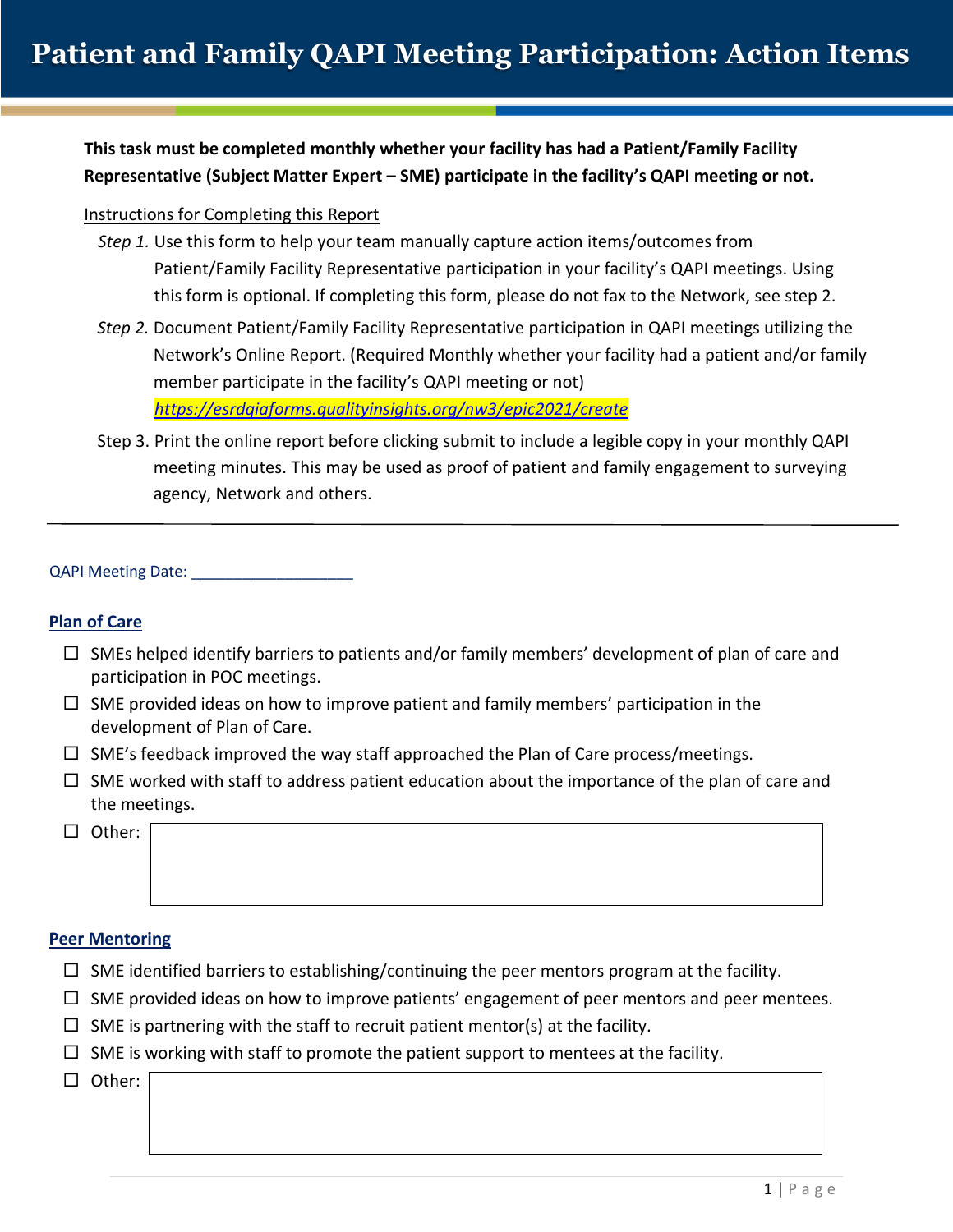# **Patient Depression Screening and Referral**

- $\Box$  SMEs support staff with awareness interventions for patients relating to depression screening tools and support available in-center.
- $\Box$  SMEs provided interventions to encourage patients to be more open to receiving treatment referral.
- $\Box$  SME shared his/her personal experience managing depression.
- $\Box$  SME helped arrange / participated in a lobby day focused on Depression Screening / Referral.
- $\Box$  SME assisted the facility in determining how to utilize Network, NCC and other external partners' resources.
- $\Box$  SME reviewed/revised patient or staff developed educational material.
- □ Other:

# **Infection Rates in Skilled Nursing Facilities Dialyzing Patients (BSI NH)**

- $\Box$  SME shared his/her personal experience to encourage patients to be more aware of infection prevention practices.
- $\Box$  SME helped arrange / participated in a lobby day focused on infection prevention.
- $\Box$  SME conducted staff hand hygiene audits this month.
- □ Other:

# **Home Dialysis & Telemedicine**

- $\Box$  SME identified new ways to work with patients who are not interested in home therapies.
- $\Box$  SME provided support/education to fellow patients about home therapies.
- $\Box$  SME helped arrange / participated in a lobby day focused on home therapies.
- $\Box$  SME assisted the facility in determining how to utilize Network, NCC and other external partners' resources.
- $\Box$  SME reviewed/revised patient or staff developed educational material.
- $\Box$  SME shared his/her experience using telemedicine.
- $\Box$  SME helped identify issues/barrier impacting patients' access to telemedicine.
- $\Box$  Other: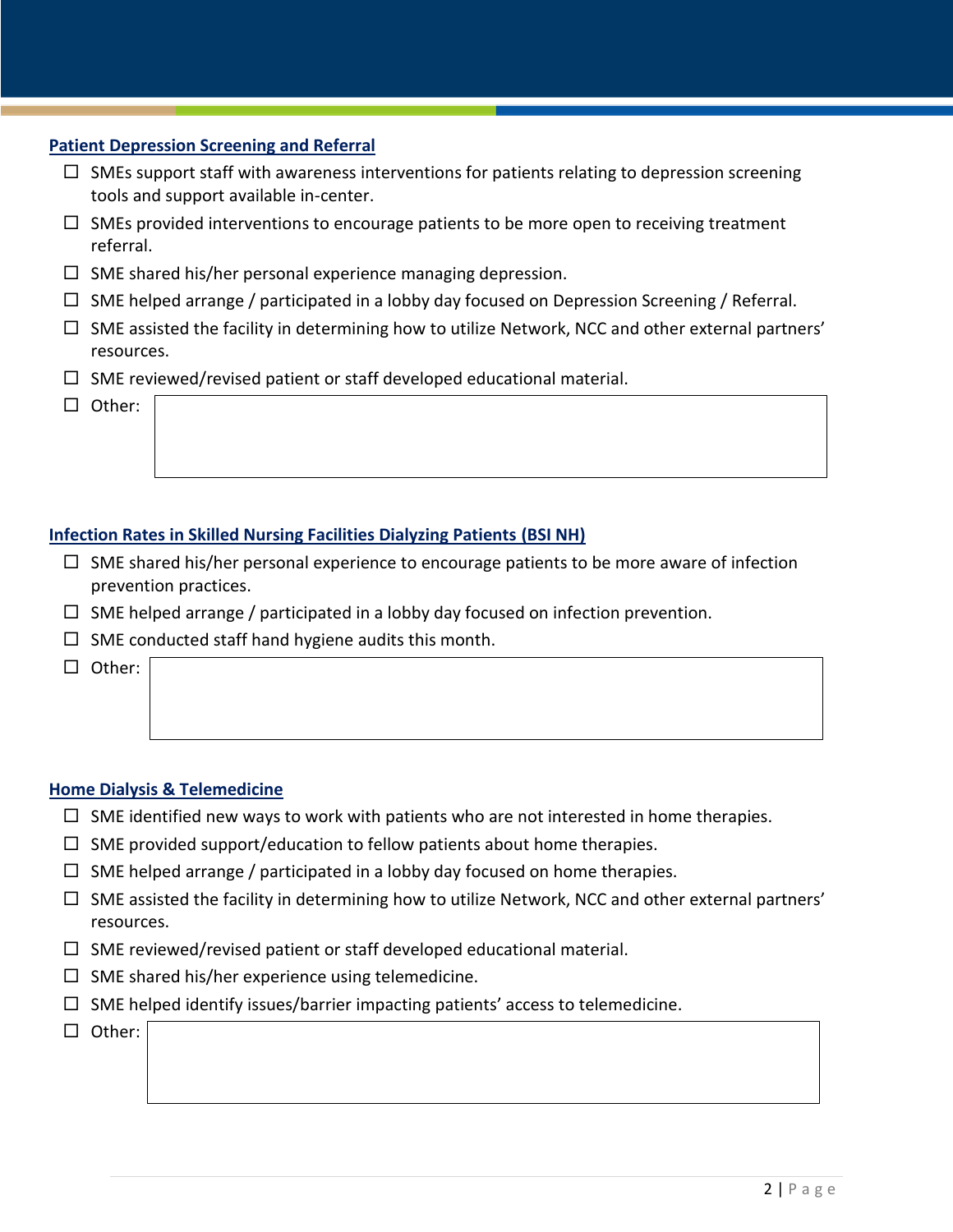### **Transplant**

- $\Box$  SME identified new ways to work with patients not interested in transplantation.
- $\Box$  SME provided support/education to fellow patients regarding the evaluation / transplant process.
- $\Box$  SME assisted the facility in determining how to utilize Network, NCC and other external partners' resources.
- $\Box$  SME reviewed/revised patient or staff developed educational material.
- $\Box$  SME helped arrange / participated in a lobby day focused on transplant.
- □ Other:

# **Immunization**

- $\Box$  SME helped identify issues/barrier impacting patients' decision to vaccinate.
- $\Box$  SME provided support/education to fellow patients regarding immunization.
- $\Box$  SME assisted the facility in determining how to utilize Network, NCC and other external partners' resources.
- $\Box$  SME reviewed/revised patient or staff developed educational material.
- $\Box$  SME helped arrange / participated in a lobby day focused on immunization.
- $\Box$  SME shared his/her immunization experience.
- $\Box$  Other:

### **Hospital Admissions, Readmissions, and Emergency Visits**

- $\Box$  SME assisted the facility in determining how to improve patient's comfort to call the facility with medical concerns that may lead to an ER visit (vascular access complications, shortness of breath, rescheduling missed treatment, etc.)
- $\Box$  SME identified new ways to educate patients about missed / shortened treatments leading to hospitalizations.
- $\Box$  SME provided staff with strategies to support fellow patients regarding medication adherence.
- $\Box$  SME reviewed/revised patient educational material regarding risk management to reduce hospitalizations/ER visits.
- $\Box$  SME helped arrange/participated in a lobby day with staff to promote treatment adherence (diet, meds, schedule, etc.)
- □ Other: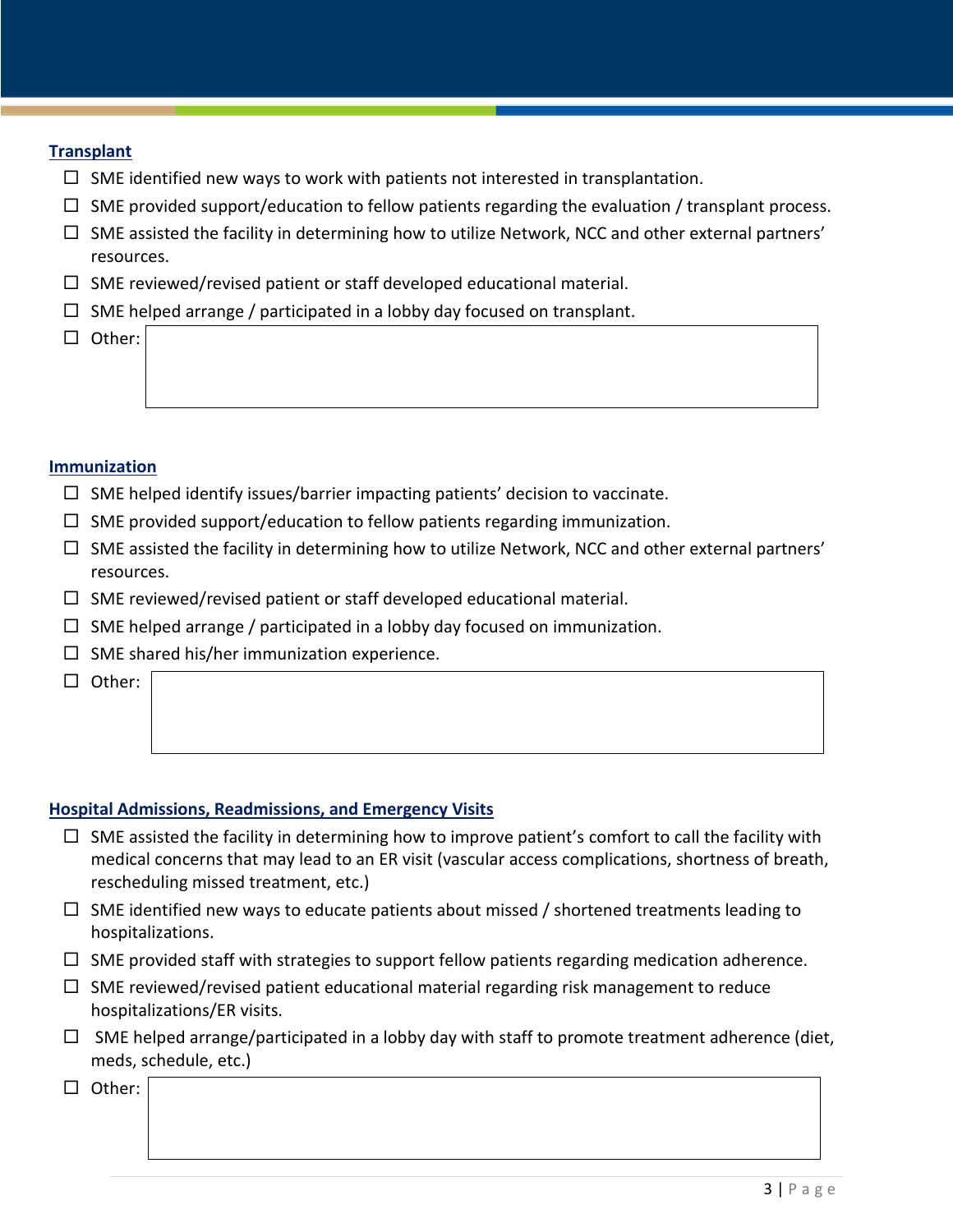# **Nursing Home Dialysis Blood Transfusions**

- $\Box$  SME shared his/her personal experience to encourage patients to be more aware of what leads to Blood Transfusions.
- $\Box$  SME helped arrange / participated in a lobby day focused on ways to avoid/reduce blood transfusions.
- $\Box$  SME assisted the facility in determining how to utilize Network, NCC and other external partners' resources.
- $\square$  SME reviewed/revised patient or staff developed educational material.
- □ Other:

# **Other Topics / Actions Items**